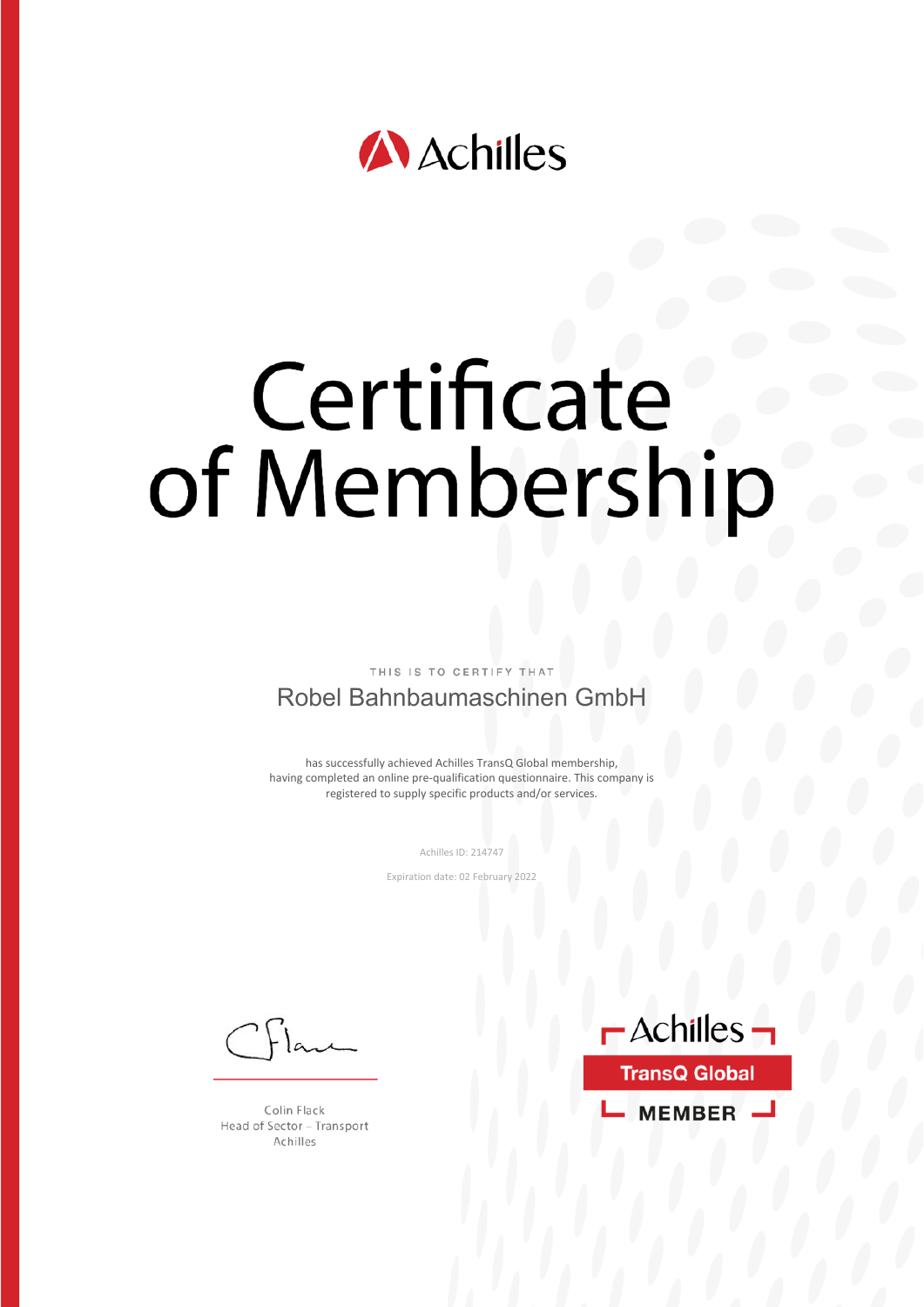Robel Bahnbaumaschinen GmbH 214747

| <b>Product Code</b> | <b>Product Name</b>                                                | <b>Status</b>  |
|---------------------|--------------------------------------------------------------------|----------------|
| 03.01.03 REF        | Gauge Measurement (Discreet Restrictions)                          | Nicht bewertet |
| 03.01.03 MRC        | Gauge Measurement (Discreet Restrictions)                          | Nicht bewertet |
| 03.01.03 TCD        | Gauge Measurement (Discreet Restrictions)                          | Nicht bewertet |
| 03.01.03 CBD        | Gauge Measurement (Discreet Restrictions)                          | Nicht bewertet |
| 03.01.03 SMP        | Gauge Measurement (Discreet Restrictions)                          | Registriert    |
| 03.01.03 DES        | Gauge Measurement (Discreet Restrictions)                          | Nicht bewertet |
| 03.01.04 SMP        | Gauge Measurement (Tunnels)                                        | Registriert    |
| 03.01.04 DES        | Gauge Measurement (Tunnels)                                        | Nicht bewertet |
| 03.01.04 CBD        | Gauge Measurement (Tunnels)                                        | Nicht bewertet |
| 03.01.04 TCD        | Gauge Measurement (Tunnels)                                        | Nicht bewertet |
| 03.01.04 MRC        | Gauge Measurement (Tunnels)                                        | Nicht bewertet |
| 03.01.04 REF        | Gauge Measurement (Tunnels)                                        | Nicht bewertet |
| 16.05.01 SMP        | <b>Wagons and Freight Vehicles</b>                                 | Registriert    |
| 16.05.01 DES        | <b>Wagons and Freight Vehicles</b>                                 | Registriert    |
| 16.05.01 CBD        | <b>Wagons and Freight Vehicles</b>                                 | Registriert    |
| 16.05.01 MRC        | <b>Wagons and Freight Vehicles</b>                                 | Registriert    |
| 16.05.01 REF        | <b>Wagons and Freight Vehicles</b>                                 | Registriert    |
| 16.05.01 SER        | <b>Wagons and Freight Vehicles</b>                                 | Registriert    |
| 16.06.01 SMP        | Infrastructure Maintenance & Renewal Machines (Special Assessment) | Registriert    |
| 16.06.01 MRC        | Infrastructure Maintenance & Renewal Machines (Special Assessment) | Registriert    |
| 16.06.01 DES        | Infrastructure Maintenance & Renewal Machines (Special Assessment) | Registriert    |
| 16.06.01 REF        | Infrastructure Maintenance & Renewal Machines (Special Assessment) | Registriert    |
| 16.06.01 SER        | Infrastructure Maintenance & Renewal Machines (Special Assessment) | Registriert    |
| 16.06.02 SER        | <b>Rail Vehicle Modules</b>                                        | Registriert    |
| 16.06.02 REF        | Rail Vehicle Modules                                               | Registriert    |
| 16.06.02 DES        | <b>Rail Vehicle Modules</b>                                        | Registriert    |
| 16.06.02 MRC        | <b>Rail Vehicle Modules</b>                                        | Registriert    |
| 16.06.02 SMP        | Rail Vehicle Modules                                               | Registriert    |
| 16.06.03 SMP        | <b>Rail Vehicle Mounted Cranes</b>                                 | Registriert    |
| 16.06.03 DES        | <b>Rail Vehicle Mounted Cranes</b>                                 | Registriert    |
| 16.06.03 REF        | <b>Rail Vehicle Mounted Cranes</b>                                 | Registriert    |
| 16.06.03 SER        | <b>Rail Vehicle Mounted Cranes</b>                                 | Registriert    |
| 16.06.03 MRC        | <b>Rail Vehicle Mounted Cranes</b>                                 | Registriert    |
| 16.06.04 SER        | Snow Clearance Fleet (Special Assessment)                          | Registriert    |
| 16.06.04 REF        | Snow Clearance Fleet (Special Assessment)                          | Registriert    |
| 16.06.04 DES        | Snow Clearance Fleet (Special Assessment)                          | Registriert    |
| 16.06.04 MRC        | Snow Clearance Fleet (Special Assessment)                          | Registriert    |
| 16.06.04 SMP        | Snow Clearance Fleet (Special Assessment)                          | Registriert    |
| 16.80.01 SMP        | <b>Bearings</b>                                                    | Registriert    |
| 16.80.01 REF        | <b>Bearings</b>                                                    | Registriert    |
| 16.80.01 MRC        | <b>Bearings</b>                                                    | Registriert    |
| 16.80.02 MRC        | Pipes & Fittings                                                   | Registriert    |
| 16.80.02 REF        | Pipes & Fittings                                                   | Registriert    |
| 16.80.02 SMP        | Pipes & Fittings                                                   | Registriert    |
| 16.80.03 SMP        | Cabinets, Rack Systems & Enclosures                                | Registriert    |
| 16.80.03 REF        | Cabinets, Rack Systems & Enclosures                                | Registriert    |
| 16.80.03 MRC        | Cabinets, Rack Systems & Enclosures                                | Registriert    |
| 16.80.04 MRC        | <b>Frames &amp; Panels</b>                                         | Registriert    |
| 16.80.04 REF        | Frames & Panels                                                    | Registriert    |
| 16.80.04 SMP        | <b>Frames &amp; Panels</b>                                         | Registriert    |
| 16.80.05 SMP        | Control & Display Units                                            | Registriert    |
| 16.80.05 REF        | Control & Display Units                                            | Registriert    |

Achilles Information Limited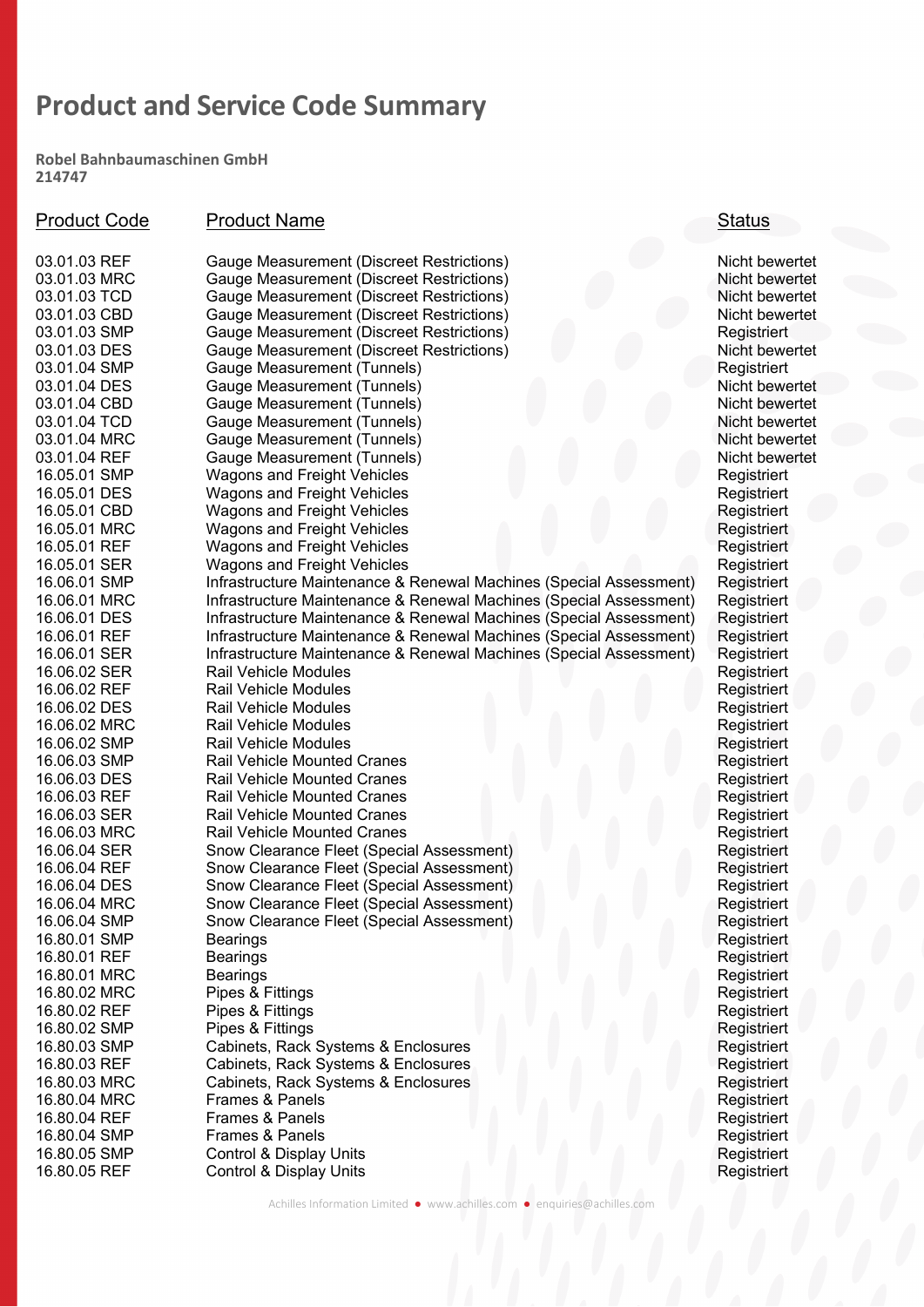Robel Bahnbaumaschinen GmbH 214747

| <b>Product Code</b>          | <b>Product Name</b>                                   | <b>Status</b>             |
|------------------------------|-------------------------------------------------------|---------------------------|
| 16.80.05 MRC                 | Control & Display Units                               | Registriert               |
| 16.80.06 SMP                 | Fastener                                              | Registriert               |
| 16.80.07 SMP                 | <b>Filters</b>                                        | Registriert               |
| 16.80.07 REF                 | <b>Filters</b>                                        | Registriert               |
| 16.80.07 MRC                 | <b>Filters</b>                                        | Registriert               |
| 16.80.08 MRC                 | Hoses                                                 | Registriert               |
| 16.80.08 REF                 | Hoses                                                 | Registriert               |
| 16.80.08 SMP                 | Hoses                                                 | Registriert               |
| 16.80.09 SMP                 | Electronic Components/Assemblies                      | Registriert               |
| 16.80.09 REF                 | Electronic Components/Assemblies                      | Registriert               |
| 16.80.09 MRC                 | Electronic Components/Assemblies                      | Registriert               |
| 16.80.10 MRC                 | <b>Electrical Plugs &amp; Sockets</b>                 | Registriert               |
| 16.80.10 REF                 | <b>Electrical Plugs &amp; Sockets</b>                 | Registriert               |
| 16.80.10 SMP                 | <b>Electrical Plugs &amp; Sockets</b>                 | Registriert               |
| 16.80.11 SMP                 | <b>Rubber Components</b>                              | Registriert               |
| 16.80.11 REF                 | <b>Rubber Components</b>                              | Registriert               |
| 16.80.11 MRC                 | <b>Rubber Components</b>                              | Registriert               |
| 16.80.12 SMP                 | Seals & Gaskets                                       | Registriert               |
| 16.80.13 SMP                 | Cabling & Cabling Accessories                         | Registriert               |
| 16.80.13 REF                 | Cabling & Cabling Accessories                         | Registriert               |
| 16.80.13 MRC                 | Cabling & Cabling Accessories                         | Registriert               |
| 16.80.14 REF                 | <b>HT Cables</b>                                      | Registriert               |
| 16.80.14 SMP                 | <b>HT Cables</b>                                      | Registriert               |
| 16.80.14 MRC                 | <b>HT Cables</b>                                      | Registriert               |
| 16.80.15 MRC                 | <b>Cable Harness</b>                                  | Registriert               |
| 16.80.15 REF                 | Cable Harness                                         | Registriert               |
| 16.80.15 SMP                 | <b>Cable Harness</b>                                  | Registriert               |
| 16.80.16 MRC                 | <b>Connecting Material</b>                            | Registriert               |
| 16.80.16 REF                 | <b>Connecting Material</b>                            | Registriert               |
| 16.80.16 SMP                 | <b>Connecting Material</b>                            | Registriert               |
| 16.80.17 SMP                 | <b>Bushings</b>                                       | Registriert               |
| 16.80.17 REF                 | <b>Bushings</b>                                       | Registriert               |
| 16.80.17 MRC                 | <b>Bushings</b>                                       | Registriert               |
| 16.80.18 MRC                 | Cable Ducts, Conduit, Flexible Conduit                | Registriert               |
| 16.80.18 REF                 | Cable Ducts, Conduit, Flexible Conduit                | Registriert               |
| 16.80.18 SMP                 | Cable Ducts, Conduit, Flexible Conduit                | Registriert               |
| 16.80.19 SMP<br>16.80.19 REF | <b>Machined Components</b>                            | Registriert               |
|                              | <b>Machined Components</b>                            | Registriert               |
| 16.80.19 MRC<br>16.80.20 REF | <b>Machined Components</b>                            | Registriert               |
| 16.80.20 SMP                 | <b>Fabricated Components</b>                          | Registriert               |
| 16.80.21 SMP                 | <b>Fabricated Components</b><br><b>Carbon Brushes</b> | Registriert               |
| 16.80.21 REF                 | <b>Carbon Brushes</b>                                 | Registriert               |
| 16.80.23 REF                 | Paint & Varnish                                       | Registriert               |
| 16.80.23 SMP                 | Paint & Varnish                                       | Registriert               |
| 16.80.24 SMP                 | Lubricants                                            | Registriert<br>Registrier |
| 16.80.24 REF                 | Lubricants                                            |                           |
| 16.80.25 REF                 | Sealant, Adhesives                                    | Registriert               |
| 16.80.25 SMP                 | Sealant, Adhesives                                    | Registriert               |
| 16.81.01 SMP                 |                                                       | Registriert               |
| 16.81.01 REF                 | Vehicle Body Shell                                    | Registriert               |
| 16.81.02 REF                 | Vehicle Body Shell<br>Underframe                      | Registriert               |
|                              |                                                       | Registriert               |

Achilles Information Limited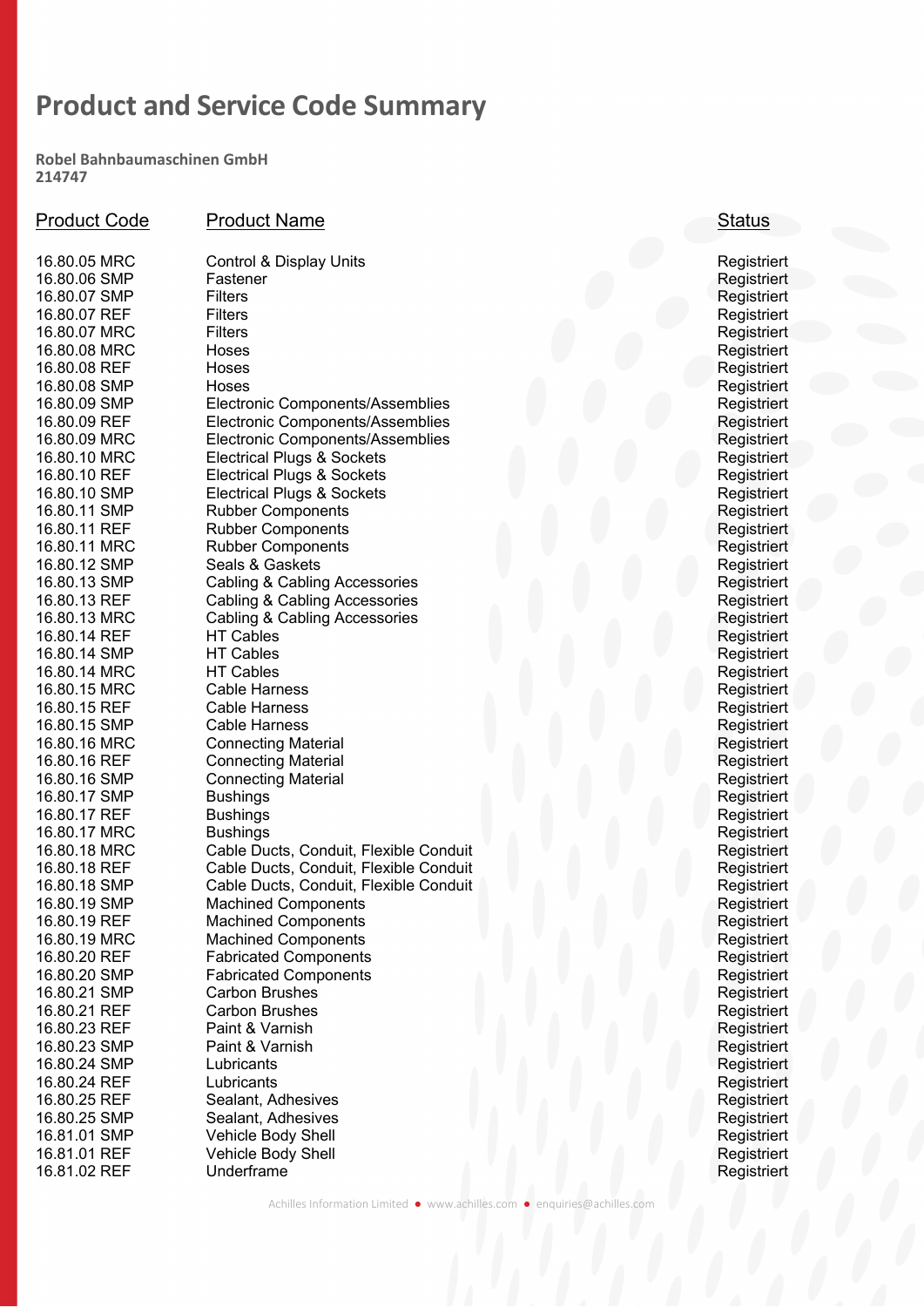Robel Bahnbaumaschinen GmbH 214747

| <b>Product Code</b>          | <b>Product Name</b>                        | <b>Status</b>              |
|------------------------------|--------------------------------------------|----------------------------|
| 16.81.02 SMP                 | Underframe                                 | Registriert                |
| 16.81.03 SMP                 | Side Walls                                 | Registriert                |
| 16.81.03 REF                 | Side Walls                                 | Registriert                |
| 16.81.04 REF                 | Roof                                       | Registriert                |
| 16.81.04 SMP                 | Roof                                       | Registriert                |
| 16.81.05 SMP                 | Head of vehicle                            | Registriert                |
| 16.81.05 REF                 | Head of vehicle                            | Registriert                |
| 16.81.06 REF                 | <b>Crash Structure</b>                     | Registriert                |
| 16.81.06 SMP                 | <b>Crash Structure</b>                     | Registriert                |
| 16.81.07 SMP                 | End Wall                                   | Registriert                |
| 16.81.07 REF                 | End Wall                                   | Registriert                |
| 16.81.08 REF                 | Weld-on/Add-on Parts                       | Registriert                |
| 16.81.08 SMP                 | Weld-on/Add-on Parts                       | Registriert                |
| 16.81.09 SMP                 | Intermediate Horizontal Structure          | Registriert                |
| 16.81.09 REF                 | Intermediate Horizontal Structure          | Registriert                |
| 16.81.10 REF                 | <b>Structural Partitions</b>               | Registriert                |
| 16.81.10 SMP                 | <b>Structural Partitions</b>               | Registriert                |
| 16.83.01 SMP                 | <b>Running Gear</b>                        | Registriert                |
| 16.83.01 REF                 | <b>Running Gear</b>                        | Registriert                |
| 16.83.02 REF                 | <b>Trailer Bogie</b>                       | Registriert                |
| 16.83.02 SMP                 | <b>Trailer Bogie</b>                       | Registriert                |
| 16.83.03 SMP                 | <b>Traction Bogie</b>                      | Registriert                |
| 16.83.03 REF                 | <b>Traction Bogie</b>                      | Registriert                |
| 16.83.04 REF                 | Bogie (and Single Axle Support) Structure  | Registriert                |
| 16.83.04 SMP                 | Bogie (and Single Axle Support) Structure  | Registriert                |
| 16.83.05 SMP                 | <b>Wheel Set</b>                           | Registriert                |
| 16.83.05 REF                 | <b>Wheel Set</b>                           | Registriert                |
| 16.83.06 REF                 | Axle<br>Axle                               | Registriert                |
| 16.83.06 SMP                 | Wheel                                      | Registriert                |
| 16.83.07 SMP<br>16.83.07 REF | Wheel                                      | Registriert                |
| 16.83.08 REF                 | Axlebox                                    | Registriert<br>Registriert |
| 16.83.08 SMP                 | Axlebox                                    | Registriert                |
| 16.83.09 SMP                 | Adjustment                                 | Registriert                |
| 16.83.09 REF                 | Adjustment                                 | Registriert                |
| 16.83.10 REF                 | <b>Springs &amp; Suspension Components</b> | Registriert                |
| 16.83.10 SMP                 | <b>Springs &amp; Suspension Components</b> | Registriert                |
| 16.83.10 MRC                 | <b>Springs &amp; Suspension Components</b> | Registriert                |
| 16.83.11 REF                 | <b>Active Components</b>                   | Registriert                |
| 16.83.11 SMP                 | <b>Active Components</b>                   | Registriert                |
| 16.83.11 MRC                 | <b>Active Components</b>                   | Registriert                |
| 16.83.12 MRC                 | <b>Passive Components</b>                  | Registriert                |
| 16.83.12 SMP                 | <b>Passive Components</b>                  | Registriert                |
| 16.83.12 REF                 | <b>Passive Components</b>                  | Registriert                |
| 16.83.13 REF                 | Anti-Roll Bar                              | Registriert                |
| 16.83.13 SMP                 | Anti-Roll Bar                              | Registriert                |
| 16.83.13 MRC                 | Anti-Roll Bar                              | Registriert                |
| 16.83.14 REF                 | Dampers                                    | Registriert                |
| 16.83.14 SMP                 | Dampers                                    | Registriert                |
| 16.83.14 MRC                 | Dampers                                    | Registriert                |
| 16.83.15 REF                 | <b>Auxiliary Bogie Equipment</b>           | Registriert                |
| 16.83.15 MRC                 | <b>Auxiliary Bogie Equipment</b>           | Registriert                |

Achilles Information Limited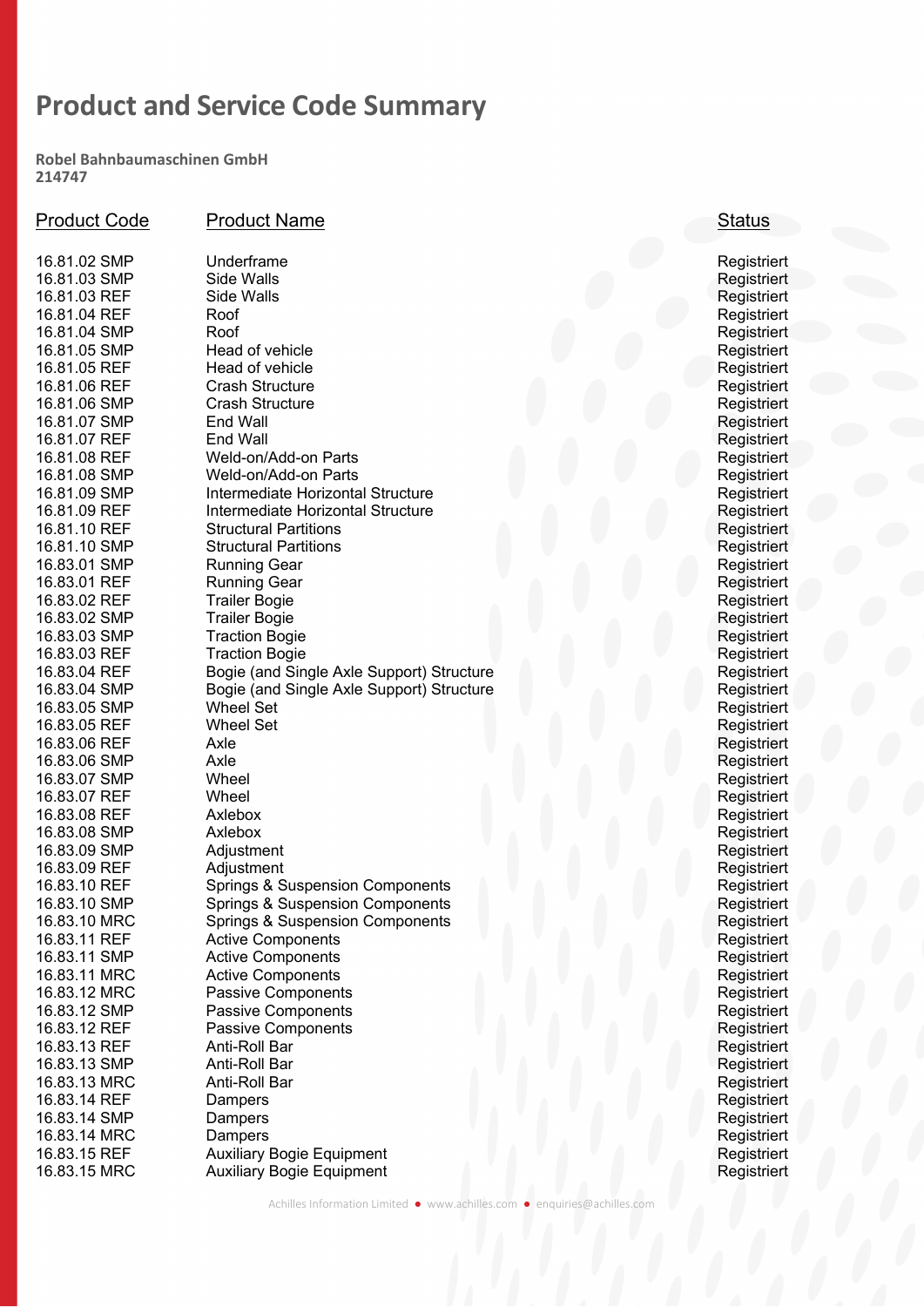Robel Bahnbaumaschinen GmbH 214747

| <b>Product Code</b> | <b>Product Name</b>                                     | <b>Status</b> |
|---------------------|---------------------------------------------------------|---------------|
| 16.83.15 SMP        | <b>Auxiliary Bogie Equipment</b>                        | Registriert   |
| 16.83.18 SMP        | Safety Add-ons                                          | Registriert   |
| 16.83.18 MRC        | Safety Add-ons                                          | Registriert   |
| 16.83.18 REF        | Safety Add-ons                                          | Registriert   |
| 16.84.01 SMP        | <b>Traction Power System inc Drive Unit</b>             | Registriert   |
| 16.84.01 MRC        | <b>Traction Power System inc Drive Unit</b>             | Registriert   |
| 16.84.01 REF        | <b>Traction Power System inc Drive Unit</b>             | Registriert   |
| 16.84.02 REF        | Power Supply                                            | Registriert   |
| 16.84.02 MRC        | Power Supply                                            | Registriert   |
| 16.84.02 SMP        | Power Supply                                            | Registriert   |
| 16.84.09 SMP        | <b>Internal Combustion Engine</b>                       | Registriert   |
| 16.84.09 MRC        | <b>Internal Combustion Engine</b>                       | Registriert   |
| 16.84.09 REF        | <b>Internal Combustion Engine</b>                       | Registriert   |
| 16.85.01 SMP        | Propulsion and Dynamic Braking                          | Registriert   |
| 16.85.01 MRC        | Propulsion and Dynamic Braking                          | Registriert   |
| 16.85.01 REF        | Propulsion and Dynamic Braking                          | Registriert   |
| 16.85.02 REF        | <b>Traction &amp; Braking Converters</b>                | Registriert   |
| 16.85.02 MRC        | <b>Traction &amp; Braking Converters</b>                | Registriert   |
| 16.85.02 SMP        | <b>Traction &amp; Braking Converters</b>                | Registriert   |
| 16.85.03 SMP        | <b>Traction Motor</b>                                   | Registriert   |
| 16.85.03 MRC        | <b>Traction Motor</b>                                   | Registriert   |
| 16.85.03 REF        | <b>Traction Motor</b>                                   | Registriert   |
| 16.85.04 REF        | <b>Traction Alternator/Generator &amp; Control Gear</b> | Registriert   |
| 16.85.04 SMP        | <b>Traction Alternator/Generator &amp; Control Gear</b> | Registriert   |
| 16.85.04 MRC        | <b>Traction Alternator/Generator &amp; Control Gear</b> | Registriert   |
| 16.85.05 SMP        | <b>Mechanical Transmission</b>                          | Registriert   |
| 16.85.05 REF        | <b>Mechanical Transmission</b>                          | Registriert   |
| 16.85.05 MRC        | <b>Mechanical Transmission</b>                          | Registriert   |
| 16.85.06 MRC        | <b>Power Resistor Grids</b>                             | Registriert   |
| 16.85.06 REF        | <b>Power Resistor Grids</b>                             | Registriert   |
| 16.85.06 SMP        | <b>Power Resistor Grids</b>                             | Registriert   |
| 16.85.07 SMP        | Transformer                                             | Registriert   |
| 16.85.07 REF        | Transformer                                             | Registriert   |
| 16.85.07 MRC        | Transformer                                             | Registriert   |
| 16.85.08 SMP        | Switchgear                                              | Registriert   |
| 16.85.08 MRC        | Switchgear                                              | Registrier    |
| 16.85.08 REF        | Switchgear                                              | Registriert   |
| 16.85.09 MRC        | <b>Waste Power Dissipation/Recovery</b>                 | Registriert   |
| 16.85.09 SMP        | <b>Waste Power Dissipation/Recovery</b>                 | Registriert   |
| 16.85.09 REF        | <b>Waste Power Dissipation/Recovery</b>                 | Registriert   |
| 16.85.10 REF        | Power & Fuel Storage                                    | Registriert   |
| 16.85.10 MRC        | Power & Fuel Storage                                    | Registriert   |
| 16.85.10 SMP        | Power & Fuel Storage                                    | Registriert   |
| 16.85.12 MRC        | <b>Fuel System</b>                                      | Registriert   |
| 16.85.12 SMP        | <b>Fuel System</b>                                      | Registrier    |
| 16.85.12 REF        | <b>Fuel System</b>                                      | Registriert   |
| 16.85.13 REF        | Traction, Batteries & Energy Storage Equipment          | Registriert   |
| 16.85.13 SMP        | Traction, Batteries & Energy Storage Equipment          | Registriert   |
| 16.85.13 MRC        | Traction, Batteries & Energy Storage Equipment          | Registriert   |
| 16.85.14 SMP        | <b>Hydraulic Traction Equipment</b>                     | Registriert   |
| 16.85.14 MRC        | <b>Hydraulic Traction Equipment</b>                     | Registriert   |
| 16.85.14 REF        | <b>Hydraulic Traction Equipment</b>                     | Registriert   |

Achilles Information Limited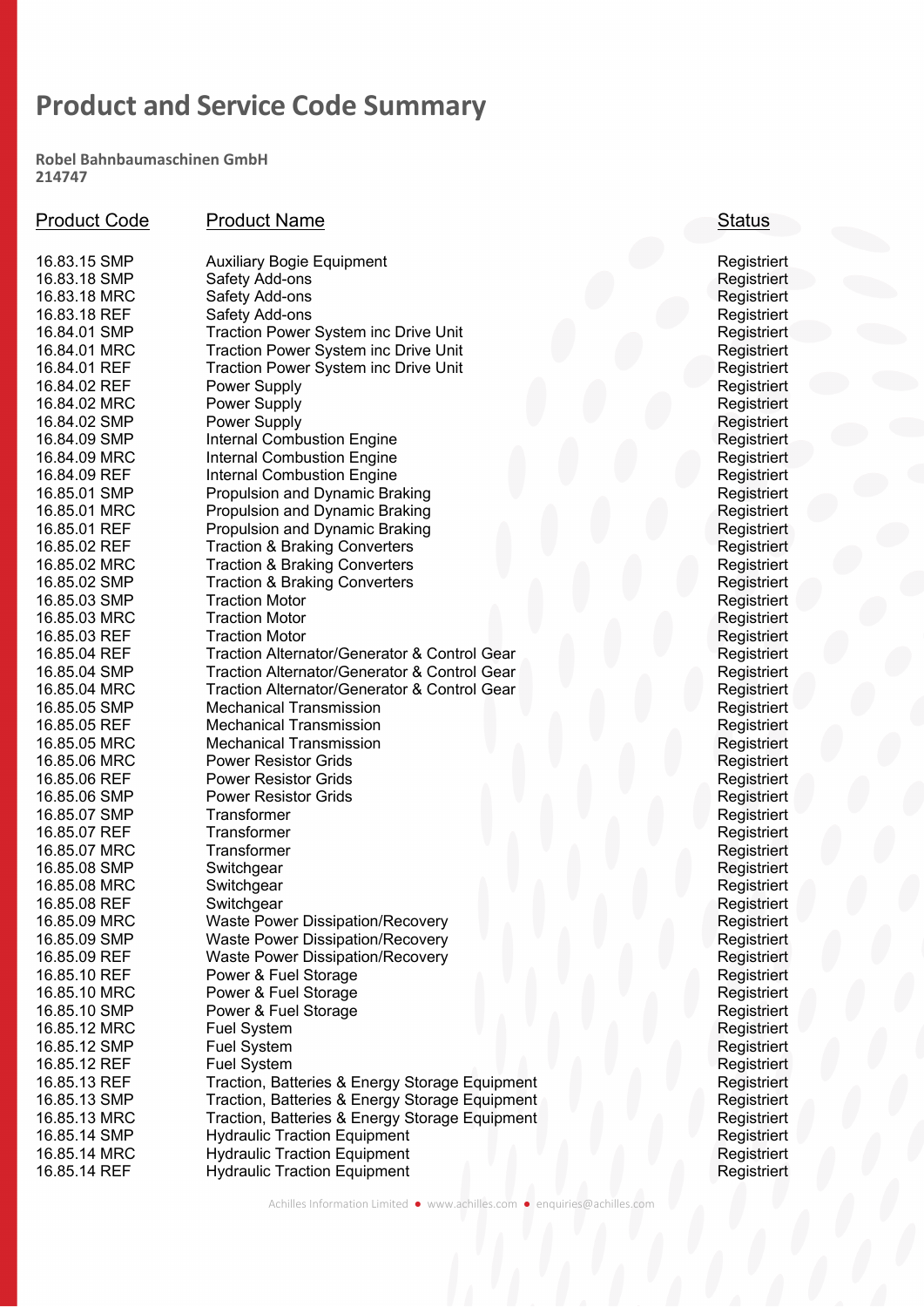Robel Bahnbaumaschinen GmbH 214747

| <b>Product Code</b> | <b>Product Name</b>                          | <b>Status</b> |
|---------------------|----------------------------------------------|---------------|
|                     |                                              |               |
| 16.86.01 SMP        | <b>Control Apparatus For Train Operation</b> | Registriert   |
| 16.86.01 MRC        | <b>Control Apparatus For Train Operation</b> | Registriert   |
| 16.86.01 REF        | <b>Control Apparatus For Train Operation</b> | Registriert   |
| 16.86.02 REF        | <b>Power Supply Controls</b>                 | Registriert   |
| 16.86.02 MRC        | <b>Power Supply Controls</b>                 | Registriert   |
| 16.86.02 SMP        | <b>Power Supply Controls</b>                 | Registriert   |
| 16.86.03 SMP        | Driving & Braking Controls                   | Registriert   |
| 16.86.03 MRC        | Driving & Braking Controls                   | Registriert   |
| 16.86.03 REF        | Driving & Braking Controls                   | Registriert   |
| 16.86.05 REF        | <b>Brake Control System</b>                  | Registriert   |
| 16.86.05 MRC        | <b>Brake Control System</b>                  | Registriert   |
| 16.86.05 SMP        | <b>Brake Control System</b>                  | Registriert   |
| 16.86.06 SMP        | Wheel Slip/Slide Protection (WSP) Equipment  | Registriert   |
| 16.86.06 MRC        | Wheel Slip/Slide Protection (WSP) Equipment  | Registriert   |
| 16.86.06 REF        | Wheel Slip/Slide Protection (WSP) Equipment  | Registriert   |
| 16.86.07 REF        | Electrical & Electronic Brake Controls       | Registriert   |
| 16.86.07 MRC        | Electrical & Electronic Brake Controls       | Registriert   |
| 16.86.07 SMP        | Electrical & Electronic Brake Controls       | Registriert   |
| 16.86.08 SMP        | <b>Pneumatic Brake Controls</b>              | Registriert   |
| 16.86.08 MRC        | <b>Pneumatic Brake Controls</b>              | Registriert   |
| 16.86.08 REF        | <b>Pneumatic Brake Controls</b>              | Registriert   |
| 16.86.13 REF        | System Data Acquisition                      | Registriert   |
| 16.86.13 MRC        | <b>System Data Acquisition</b>               | Registriert   |
| 16.86.13 SMP        | <b>System Data Acquisition</b>               | Registriert   |
| 16.86.14 SMP        | <b>Power Storage Controls</b>                | Registriert   |
| 16.86.14 MRC        | <b>Power Storage Controls</b>                | Registriert   |
| 16.86.14 REF        | <b>Power Storage Controls</b>                | Registriert   |
| 16.87.01 SMP        | <b>Auxiliary Power System</b>                | Registriert   |
| 16.87.01 MRC        | <b>Auxiliary Power System</b>                | Registriert   |
| 16.87.01 REF        | <b>Auxiliary Power System</b>                | Registriert   |
| 16.87.02 REF        | <b>Auxiliary Power Converter</b>             | Registriert   |
| 16.87.02 MRC        | <b>Auxiliary Power Converter</b>             | Registriert   |
| 16.87.02 SMP        | <b>Auxiliary Power Converter</b>             | Registriert   |
| 16.87.04 SMP        | <b>Auxiliary &amp; Starting Battery</b>      | Registriert   |
| 16.87.04 MRC        | <b>Auxiliary &amp; Starting Battery</b>      | Registriert   |
| 16.87.04 REF        | <b>Auxiliary &amp; Starting Battery</b>      | Registriert   |
| 16.87.05 REF        | Cooling Unit for Power & Drive Systems       | Registriert   |
| 16.87.05 MRC        | Cooling Unit for Power & Drive Systems       | Registriert   |
| 16.87.05 SMP        | Cooling Unit for Power & Drive Systems       | Registriert   |
| 16.89.01 REF        | <b>Exterior Lighting Equipment</b>           | Registriert   |
| 16.89.01 MRC        | <b>Exterior Lighting Equipment</b>           | Registriert   |
| 16.89.01 SMP        | <b>Exterior Lighting Equipment</b>           | Registriert   |
| 16.89.02 SMP        | Interior Lighting Equipment                  | Registriert   |
| 16.89.02 MRC        | Interior Lighting Equipment                  | Registriert   |
| 16.89.02 REF        | Interior Lighting Equipment                  | Registriert   |
| 16.91.01 SMP        | <b>Sanding Equipment</b>                     | Registriert   |
| 16.91.01 REF        | <b>Sanding Equipment</b>                     | Registriert   |
| 16.91.01 MRC        | <b>Sanding Equipment</b>                     | Registriert   |
| 16.91.02 MRC        | <b>Flange Lubrication System</b>             | Registriert   |
| 16.91.02 REF        | <b>Flange Lubrication System</b>             | Registriert   |
| 16.91.02 SMP        | <b>Flange Lubrication System</b>             | Registriert   |
| 16.91.03 SMP        | <b>Track Circuit Assistor Components</b>     | Registriert   |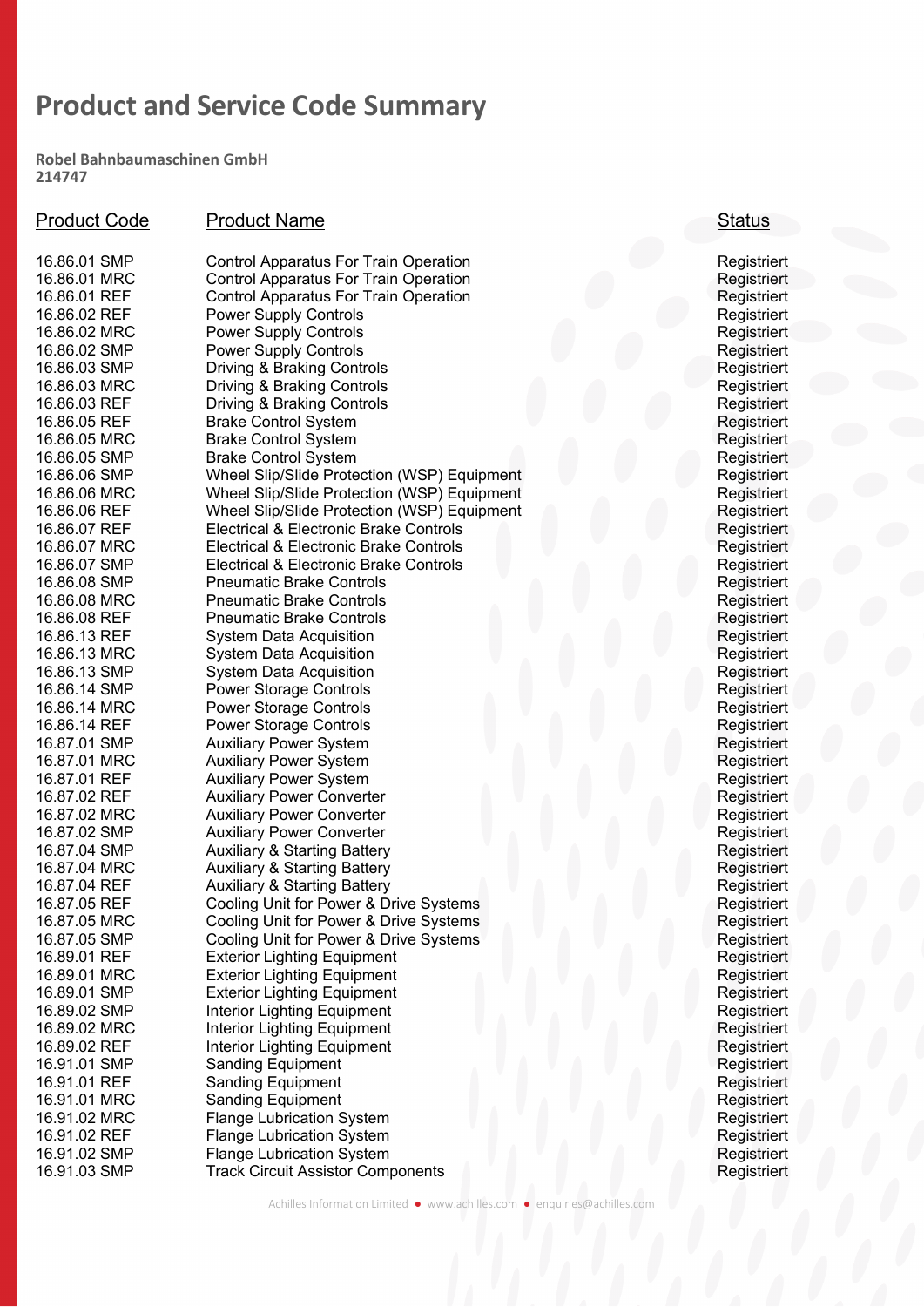Robel Bahnbaumaschinen GmbH 214747

| <b>Product Code</b> | <b>Product Name</b>                               | <b>Status</b> |
|---------------------|---------------------------------------------------|---------------|
| 16.91.03 REF        | <b>Track Circuit Assistor Components</b>          | Registriert   |
| 16.91.03 MRC        | <b>Track Circuit Assistor Components</b>          | Registriert   |
| 16.93.01 MRC        | <b>Visual Information Facilities</b>              | Registriert   |
| 16.93.01 SMP        | <b>Visual Information Facilities</b>              | Registriert   |
| 16.93.01 REF        | <b>Visual Information Facilities</b>              | Registriert   |
| 16.93.02 REF        | Labels and Signs                                  | Registriert   |
| 16.93.02 SMP        | Labels and Signs                                  | Registriert   |
| 16.93.02 MRC        | Labels and Signs                                  | Registriert   |
| 16.94.01 SMP        | Materials & Parts for Pneumatic/Hydraulic Systems | Registriert   |
| 16.94.01 MRC        | Materials & Parts for Pneumatic/Hydraulic Systems | Registriert   |
| 16.94.01 REF        | Materials & Parts for Pneumatic/Hydraulic Systems | Registriert   |
| 16.94.02 REF        | (Air) Generation                                  | Registriert   |
| 16.94.02 SMP        | (Air) Generation                                  | Registriert   |
| 16.94.02 MRC        | (Air) Generation                                  | Registriert   |
| 16.94.03 REF        | (Air) Treatment                                   | Registriert   |
| 16.94.03 MRC        | (Air) Treatment                                   | Registriert   |
| 16.94.03 SMP        | (Air) Treatment                                   | Registriert   |
| 16.94.04 SMP        | (Air) Storage                                     | Registriert   |
| 16.94.04 MRC        | (Air) Storage                                     | Registriert   |
| 16.94.04 REF        | (Air) Storage                                     | Registriert   |
| 16.94.05 MRC        | (Air) Distribution & Control                      | Registriert   |
| 16.94.05 REF        | (Air) Distribution & Control                      | Registriert   |
| 16.94.05 SMP        | (Air) Distribution & Control                      | Registriert   |
| 16.94.06 SMP        | (Hydraulic System) Pumps                          | Registriert   |
| 16.94.06 REF        | (Hydraulic System) Pumps                          | Registriert   |
| 16.94.06 MRC        | (Hydraulic System) Pumps                          | Registriert   |
| 16.94.07 MRC        | (Hydraulic System) Treatment                      | Registriert   |
| 16.94.07 REF        | (Hydraulic System) Treatment                      | Registriert   |
| 16.94.07 SMP        | (Hydraulic System) Treatment                      | Registriert   |
| 16.94.08 SMP        | (Hydraulic System) Storage                        | Registriert   |
| 16.94.08 MRC        | (Hydraulic System) Storage                        | Registriert   |
| 16.94.08 REF        | (Hydraulic System) Storage                        | Registriert   |
| 16.94.09 MRC        | (Hydraulic System) Distribution & Control         | Registriert   |
| 16.94.09 REF        | (Hydraulic System) Distribution & Control         | Registriert   |
| 16.94.09 SMP        | (Hydraulic System) Distribution & Control         | Registriert   |
| 16.95.01 SMP        | <b>Brake</b>                                      | Registriert   |
| 16.95.01 MRC        | <b>Brake</b>                                      | Registriert   |
| 16.95.01 REF        | <b>Brake</b>                                      | Registriert   |
| 16.95.02 SMP        | <b>Supplementary Brake Equipment</b>              | Registriert   |
| 16.95.02 REF        | Supplementary Brake Equipment                     | Registriert   |
| 16.95.02 MRC        | <b>Supplementary Brake Equipment</b>              | Registriert   |
| 16.95.03 REF        | <b>Friction Brake Components</b>                  | Registriert   |
| 16.95.03 MRC        | <b>Friction Brake Components</b>                  | Registriert   |
| 16.95.03 SMP        | <b>Friction Brake Components</b>                  | Registriert   |
| 16.95.04 SMP        | Mechanical Brake Force Transmission               | Registriert   |
| 16.95.04 MRC        | Mechanical Brake Force Transmission               | Registriert   |
| 16.95.04 REF        | Mechanical Brake Force Transmission               | Registriert   |
| 16.96.01 SMP        | Vehicle Linkage Devices                           | Registriert   |
| 16.96.01 MRC        | Vehicle Linkage Devices                           | Registriert   |
| 16.96.01 REF        | Vehicle Linkage Devices                           | Registriert   |
| 16.96.02 REF        | <b>Automatic Coupling Devices</b>                 | Registriert   |
| 16.96.02 MRC        | <b>Automatic Coupling Devices</b>                 | Registriert   |

#### Achilles Information Limited